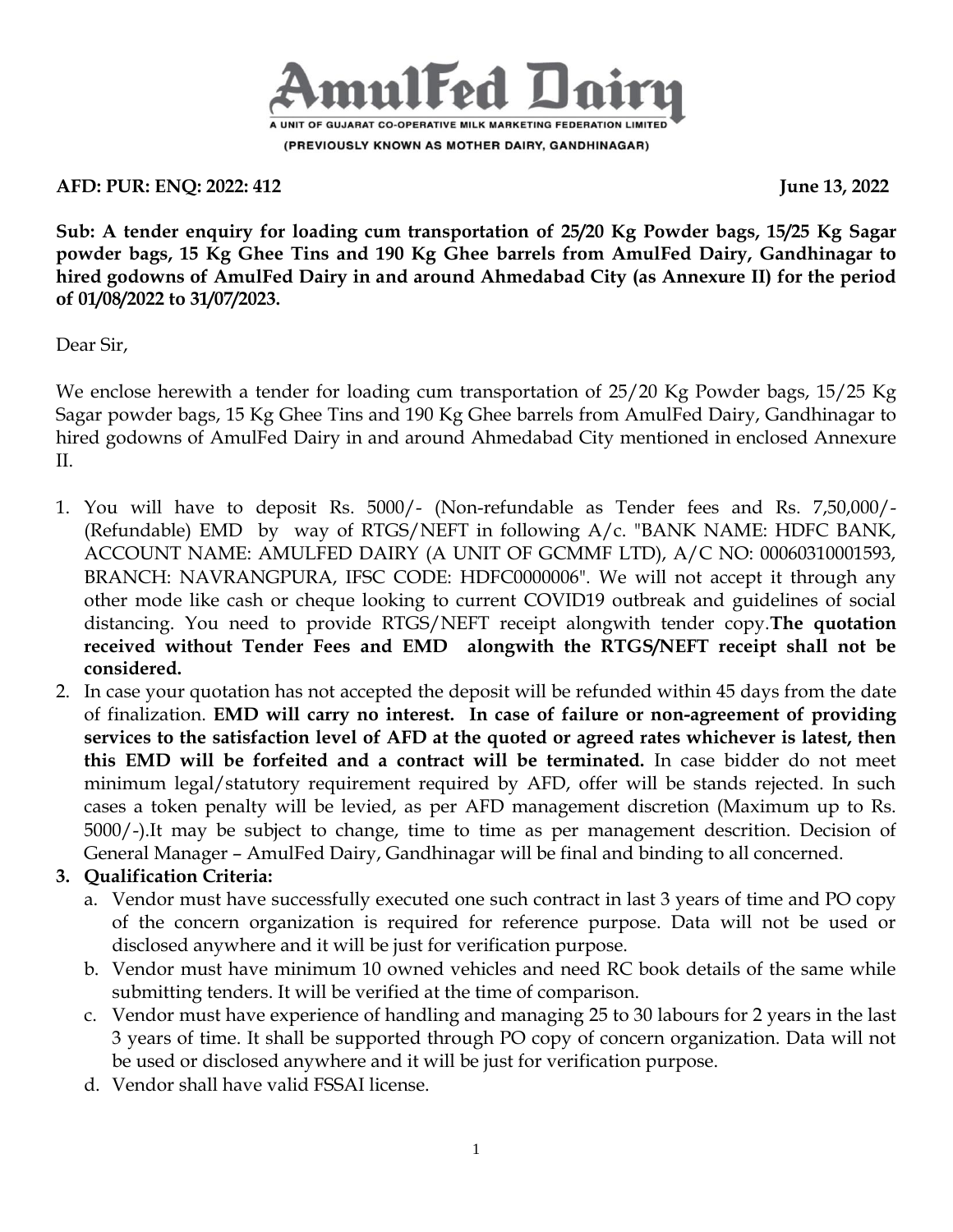### e. **Vendor Registration Form:**

- All the interested bidders have to participate in the inquiry through our purchase portal by registering your firm as a new vendor (if your firm already have registration in our PP, than you have to login to your account and request AFD to send RFQ).
- Interested bidders have to registered your firm in our Purchase portal . Website for our portal is as >>>: <http://afdpurchase.amul.in/>
- Click Below links for Guidelines : Guide for VRF - [Other than MANUFACTURERS](https://in-mum-m110.icewarpcloud.in/collaboration/#ticket=eJxNjMEOgjAQRL.GvaGlUNrLHgiKJ5WgeId2K0QFU8r,W24mM2.SSWaeKIyyvOcyVSYBi4dZrx.a,BKJsl6dHrqFIs7q2fnuDRorWP4mmsBhzJNMZoJJlQEhjJjzPBckUsmE3p,W0WwPdnaBj6YKjIODrn6grfRDN4U4F5e2Ksp72xyb2.5rLBhM4IVMEUuZlJp.VjQxZA__t&url=https%3A//amul.icewarpcloud.in/teamcha)
- Offer through mail/hardcopy are not accepted and stand for rejection, your competitive bids should be submitted through our online portal only.

#### **Following documents shold be attached with Bid**

- 1. Memorandum of association/partnership deed
- 2. PAN No
- 3. GST No
- 4. Registration copy of Bombay Shops and Establishment Act
- 5. Provident Fund No and Allotment date,
- 6. Professional Tax No,
- 7. Audited Income Tax return & a Turnover copy of last 3 financial years
- 8. Labour Licence Copy etc.
- 9. Purchase Order / Contract Copy and Work Experience certificate of similar kind of work from reputed organizations
- 4. Details of trucks like truck no., model, capacity, a copy of registration certificate (RC copy) should be furnished as and when required by us for all the vehicles you wish to offer for service to us.
- 5. Rewriting / Overwriting in the tender are to be avoided.
- 6. Bidders / Contractors are abide by & bound to follow all the terms, conditions mentioned here in this tender.
- 7. All pages of tender must be signed & sealed by bidders/ contractors which are considered as your acceptance terms & conditions mentioned in the tender. In case of any violation found after allocating contract to the bidder, AmulFed Dairy will take necessary disciplinary action based on tender / Purchase Order terms. General Manager's – the AmulFed Dairy decision will be final and binding to both parties.
- 8. No guarantee is given for a selection of bidder on the lowest rate basis and it would be purely merit-based and management decision.
- 9. No telephonic/personal follow up from your side will be entertained. Canvassing in any form may lead to disqualification.
- 10. Last date for submission of tender: **05.00 pm.: July 05, 2022** positively. The sealed covers must be superscribed with "**AFD: PUR: ENQ: 2022: 412**" addressed to General Manager, AmulFed Dairy, Gandhinagar, Near Indira Bridge, Village: Bhat, Dist: Gandhinagar-382 428.
- **11. This tender inquiry contains 12 pages.**

Thanking you.

Encl: Annexure I : Terms and Conditions Annexure II : Rate Form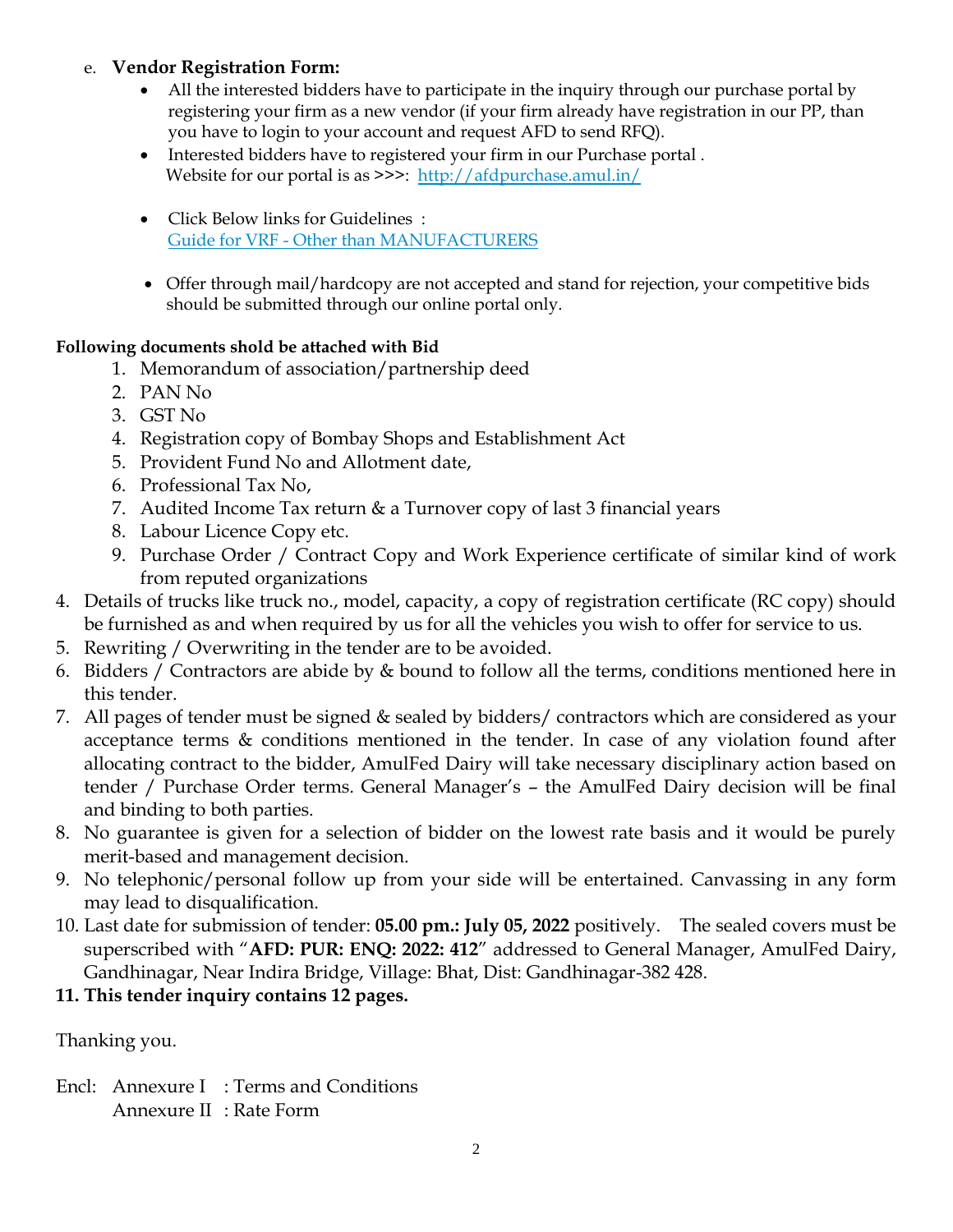## **Note**:

- $\triangleright$  Please submit your offer for net 10 MT and above load capacity.
- Truck Driver must have mobile during the journey and every four hours he should report FPS department official.
- All trucks will be in good condition in the good truck base with a good covering, healthy tyre condition etc. Damage to goods (Including rusting to goods from truck base/body) or delay in delivery due to the above reason will be penalized. All trucks should be of manufactured model 2012 or higher.
- The validity of the above contract is for **01/08/2022 to 31/07/2023**.
- $\triangleright$  Loading of material is done by bidder's labour team and labour charges should be included in the rate per trip itself. Unloading of material will be extra and done by C&F agent at hired warehouses. During the return of material from Godown to AFD, it will be vice-versa.
- $\triangleright$  The above rates should be inclusive of product loading labour charges, all road formalities like toll tax, supervision charges, legal compliance document preparation charges, bidder's margin etc. It is inclusive of all and AMULFED DAIRY is not liable to pay anything extra than abovementioned rates except GST as GST is extra at actual if applicable.
- $\triangleright$  Approximate per day quantity to be transferred is approx. 300 MT powder and 160 MT ghee. Hence, the bidder is abided to supply vehicles and labour team accordingly. As per seasonal varioations, if required by AMULFED DAIRY, the bidder abides to provide additional resources as per requirement at approved rates only.
- $\triangleright$  The quantity of material to be transferred can be increased or decreased as per the requirement of AmulFed Dairy, Gandhinagar and in such case, the bidder abides to supply or withdraw vehicles and labour team accordingly.
- $\triangleright$  AmulFed dairy does not guarantee any compensation in the case of lower material transfer or less utilization of vehicles and/or labours supplied by bidders.
- A bidder has to take written permission from AmulFed Dairy, Gandhinagar before allocate any of its vehicles and/or labours to any other MUs or organization in case of underutilization of resources.

Sign of Bidder with stamp Date: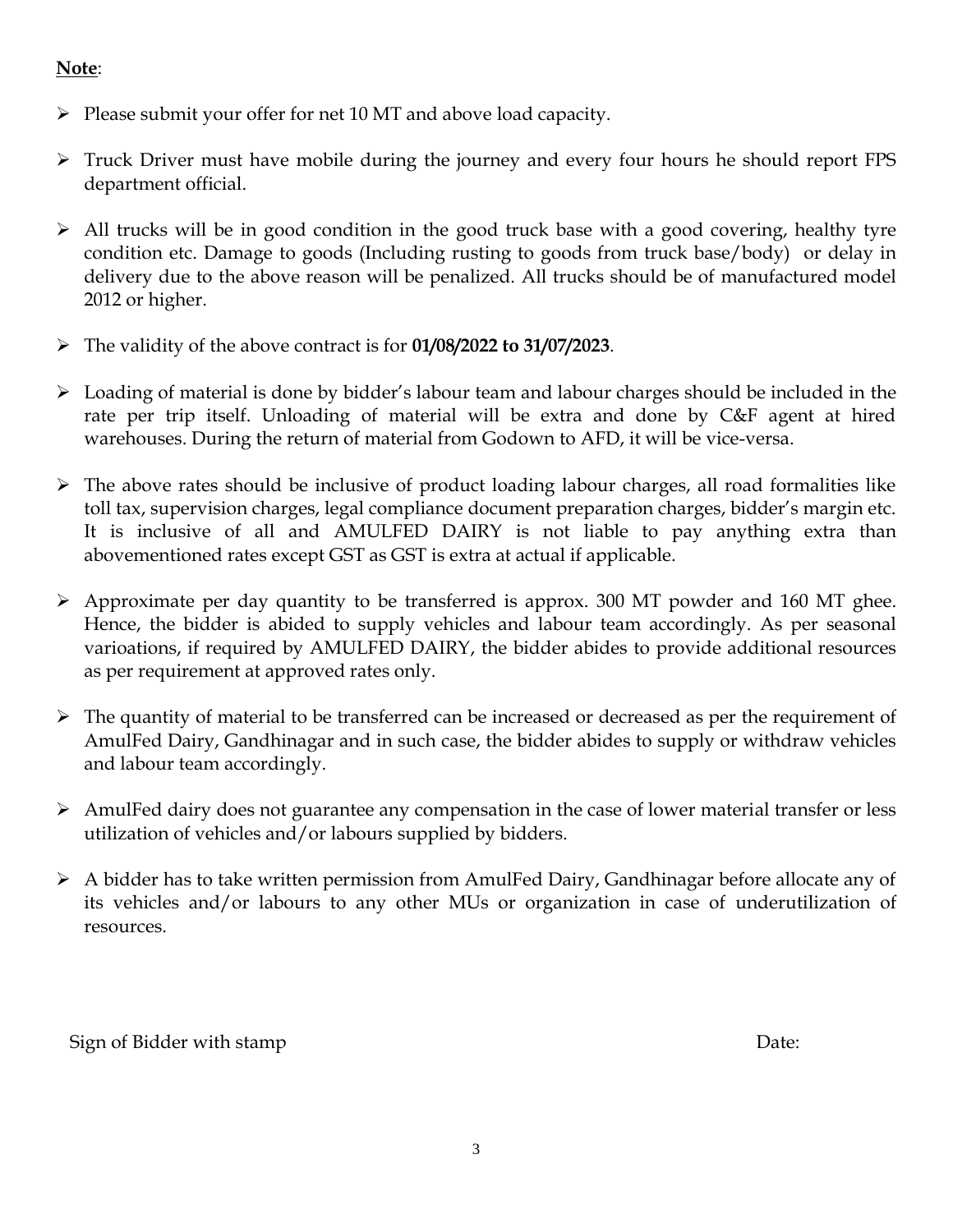#### **ANNEXURE - I**

#### **TERMS & CONDITIONS FOR 25/20 KG POWDER BAGS, 25/15 KG SAGAR POWDER BAGS, 15 KG GHEE TINS AND 190 KG GHEE BARRELS LOADING CUM TRANSPORTATION CONTRACT FROM AMULFED DAIRY, GANDHINAGAR TO HIRED GODOWNS OF AMULFED DAIRY IN AND AROUND AHMEDABAD CITY:-**

- 1. This contract will remain valid from **01/08/22 to 31/07/23** for one year, but its duration can be extended as per AmulFed dairy's requirement, maximum up to 3 months.
- 2. Truck to be supplied by the bidder shall be covered and shall have a minimum of 10 MT and above capacity. **Hand pallet truck/ trolley to be arranged by bidder and repairing/maintenance of the same are solely bidder's responsibility**. AmulFed Dairy shall not be liable to provide any hand pallet truck or trolley to a bidder for product shifting work. In extreme case, if AmulFed Dairy will provide hand pallet truck recovery of the same has been made from the bidder.
- 3. It is bidder's responsibility to collect 'material received receipt' from the consignee. Based on this **original LR receipt only with MTC number/Invoice No. mentioned on the same**, bidders' bills payment will be made. Bidder must have to maintain LR book for all transaction.
- 4. All trucks to be supplied should be totally insured and as per RTO rules & regulations if any duty/ fee/tax/toll tax/road tax is payable then it is the sole responsibility of bidder/ contractor to observe and clear all formalities.
- 5. AMULFED DAIRY will give payment as per weight mentioned in RC book only and payment will not be made for additional product transported than approved Net Vehicle Capacity as per RC book (Gross Vehicle Weight – Unladen weight). Moreover, in case of any confusion latest, RTO rules will be considered final upon submitting valid documentary proof.
- 6. For any accident, bidder or contractor is responsible. Any Material / Vehicle / Life will be to bidder's account in case of an accident. Material/bags/barrels if damaged due to the accident then actual damage cost plus Rs.5000/-  $+$  applicable GST per accident as the fine will be recovered from bidder/ contractor either by direct payment or from the security deposit /EMD or from monthly bills. In case of an accident, bidder/contractor has to inform AmulFed Dairy Authorities immediately.
- 7. The bidder shall deploy only those persons who have attained 18 yrs of age. No person will be allowed to deploy at AmulFed Dairy who have not attained the 18 yrs of age. In the case of the incident reported, AMULFED DAIRY may directly cancel the contract as it is a legal terms violation.
- 8. The bidder will be solely responsible for any accident to their personnel and bidder shall take insurance policy as per the Workmen Compensation Act 1923. The bidder shall submit the copy of insurance policy to the organization within 10 days from the assignment of contract. In case of failure of the same, AMULFED DAIRY may take necessary disciplinary actions.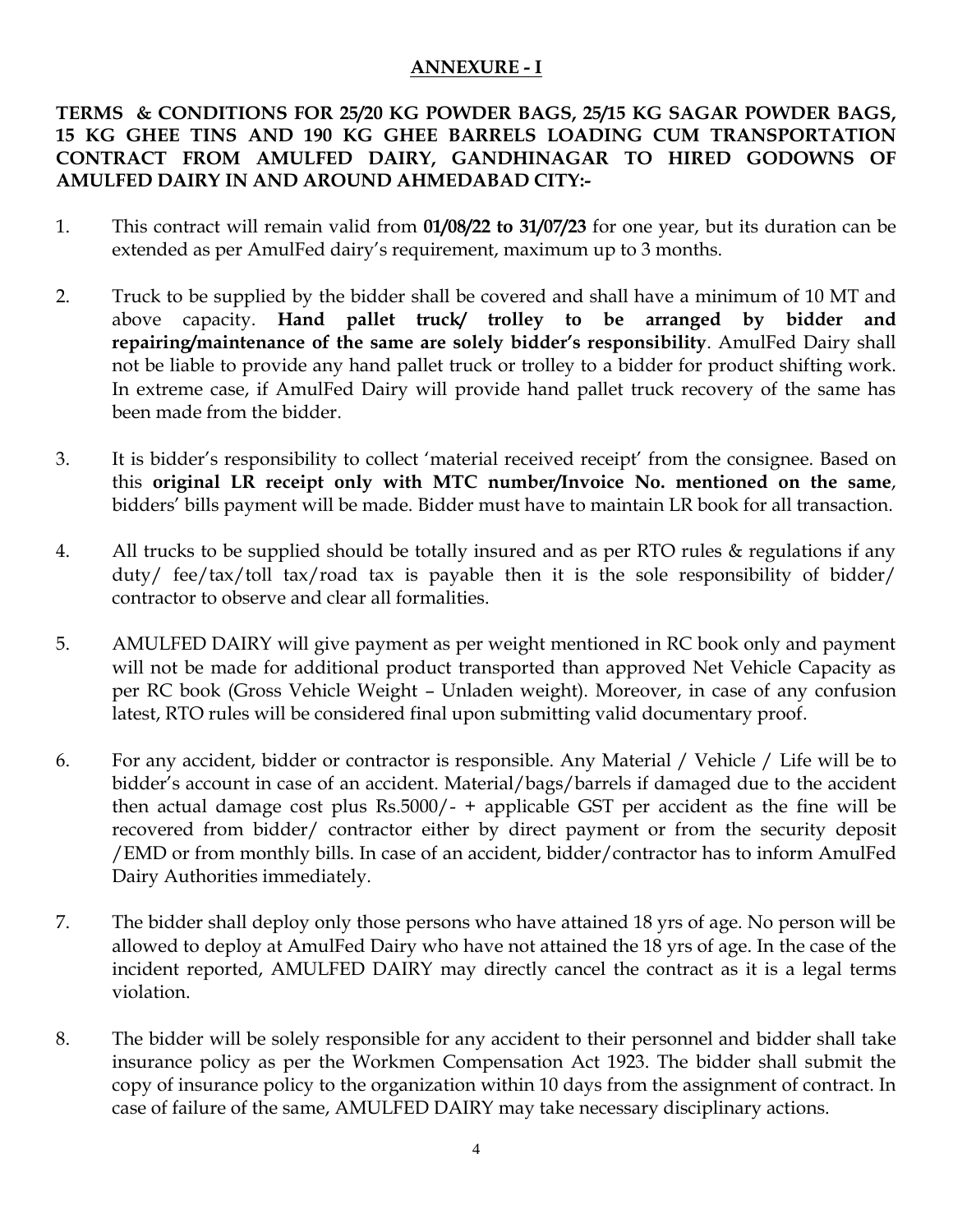- 9. If at any point of time, bidder/contractor will deploy 50 or more than 50 labours during contract period than he has to take labour license as per labour laws and it needs to be present in AMULFED DAIRY within 15 days from the contract given a date. In case of failure to submit the same, AMULFED DAIRY shall stop the work of bidder until receiving of labour license and labours must be reduced to lesser than 50. Transporters are abide to follow time to time updates in all legal rules and amendment decalred by Govt or competent authorities.
- 10. Bidder needs to provide its identity card to each and every person deployed by him. **Bidder shall also maintain a daily attendance record and monthly wages payment record along with the signature of persons deployed by him. Bidder abides to pay PF of employed labours and PF challans must be submitted with daily attendance report and wage payment report. Bidder is abiding to present the same on a monthly basis. In case of failure to do the same, payment of a particular month will be held till documents not submitted by the bidder.**
- 11. It is preferable that bidder shall make payment to all labours/drivers though bank cheque/ RTGS.
- 12. In AmulFed Dairy premises, bidder's representatives/ drivers/cleaners etc. have to follow and has bound by AmulFed Dairy rules & regulations for hygiene /no-tobacco policy/safety policy/IMS Policies/ discipline with proper behaviour.
- 13. Delivery of material to consignees must be in time without any delay and without damage. AmulFed Dairy shall recover the total cost for damage as certified by its officials as penalty per such incident from bidder/contractor.
- 14. It is bidder/ contractor 's responsibility to deliver the given material/powder bags to the consignee without any wastage/damage /theft/ shortage and violation of this condition will be recovered from your Invoice as certified by AmulFed Dairy officials per such matter/event from bidder/ contractor.
- 15. If the bidder cannot provide trucks and/or labours as per AmulFed Dairy's requirement then we will recover the total cost for making & using the alternate arrangement as certified by AmulFed Dairy.
- 16. If a vehicle becomes immovable on road in transit then the alternate arrangement is to be done by contractor/ bidder.
- 17. All vehicles should be PUC certified and environment-friendly as AmulFed Dairy is ISO-9001: 2015, ISO – 14001: 2015, ISO – 22000:2015, FSSC 22000 V5.1 –ISO TS 22002-1:2009 (Food) and additional FSSC 22000 version 5.1 requirements certified unit. In the interest of the sustainable environment, we urge you to deploy eco-friendly trucks. Bidders abide to submit valid PUC certificates for all vehicles deployed twice in a year. Once upon deployment of the vehicle when the contract was given and once in the month of January 2022.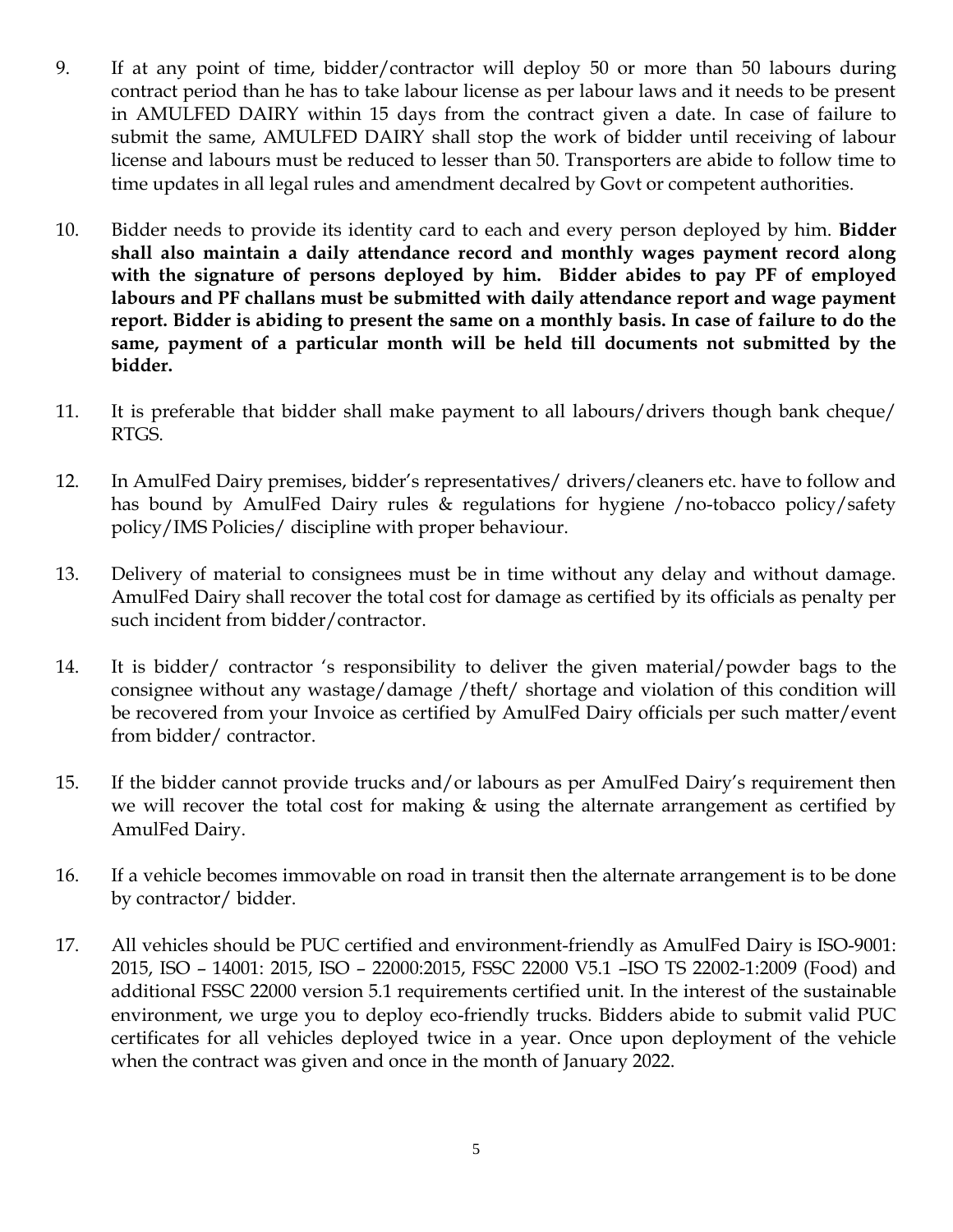Further, all drivers/labours/representatives of bidder have to provide valid ID proof and get a gate pass from the AFD security office. They are also abiding to make daily in and out punch for proper attendance and access control to fulfil the requirement of FSSC 22000 version 5.1.

- 18. If an extreme case, it is required for calculating Price increase/decrease in Per Trip charges at the time of fuel price increase/decrease after date of contract /order/ agreement are to be calculated on the basis of kilometer in tender plus taking 4.0 km/ liter as average for 10MT and above capacity vehicles to be supplied. Due to the daily change in diesel prices, it will be reviewed on every 1st of every month and this clause is applicable as there is a change in fuel rates higher/lower than Rs 2/Liter from the date of finalized the contract/ last price revision date. For consideration of Diesel price change, we will follow rates mentioned in the IOC website for Gujarat State Civil Supplies (GSCS), Gandhinagar location. The website address is **<https://associates.indianoil.co.in/PumpLocator/districtWiseRO.jsp>**
- 19. Trip-wise transport cum labour bill is to be presented on every fortnight (15 days) basis and it will be paid within 30 days after presentation at AmulFed Dairy.
- 20. For any dispute regarding this tender/ contract/agreement, Ahmedabad is the jurisdiction.
- 21. Bidder / Contractor has to maintain PF / BONUS / LEAVE / ESI accounts of his representatives/workers employed by him and all legal issues of employees/ labours on his sole responsibility and AmulFed Dairy is not at all involved and will not be responsible for anything in this matter.
- 22. The bidder has to provide the mobile facility to drivers and supervisors/authorized personnel and share that mobile numbers to concerned AMULFED DAIRY authority. For day to day operation, the bidder has to take instructions from **AGM - FPS department** and for all operations related issues AGM - FPS department will take a decision and that will be binding to bidder/contractor.
- 23. Rates given by you is considered to be inclusive of transport and product loading labour charges considering minimum labour wage, PF, Bonus, Leave and ESI benefits, supervision charges, necessary compliance charges, all taxes, waiting charge per trip from AmulFed Dairy to consignee destination(s), drivers/ cleaners' salary – allowances- fuel (diesel) , oil ,truck maintenance, any govt./private levies etc. The trip means covering all maximum possible points between two destinations.
- 24. Trip rates mentioned in rate form are to be considered for one-way travel for the destinations given in the rate form with maximum 10MT and above capacity load at any time and if a load of more than RTO approved capacity of the vehicle is carried then proportionately rate will be given. If AmulFed Dairy instruct to bring any material/powder bags from given destination to AmulFed Dairy then it will be charged as 50% of the trip rate for any material outside the scope of the contract.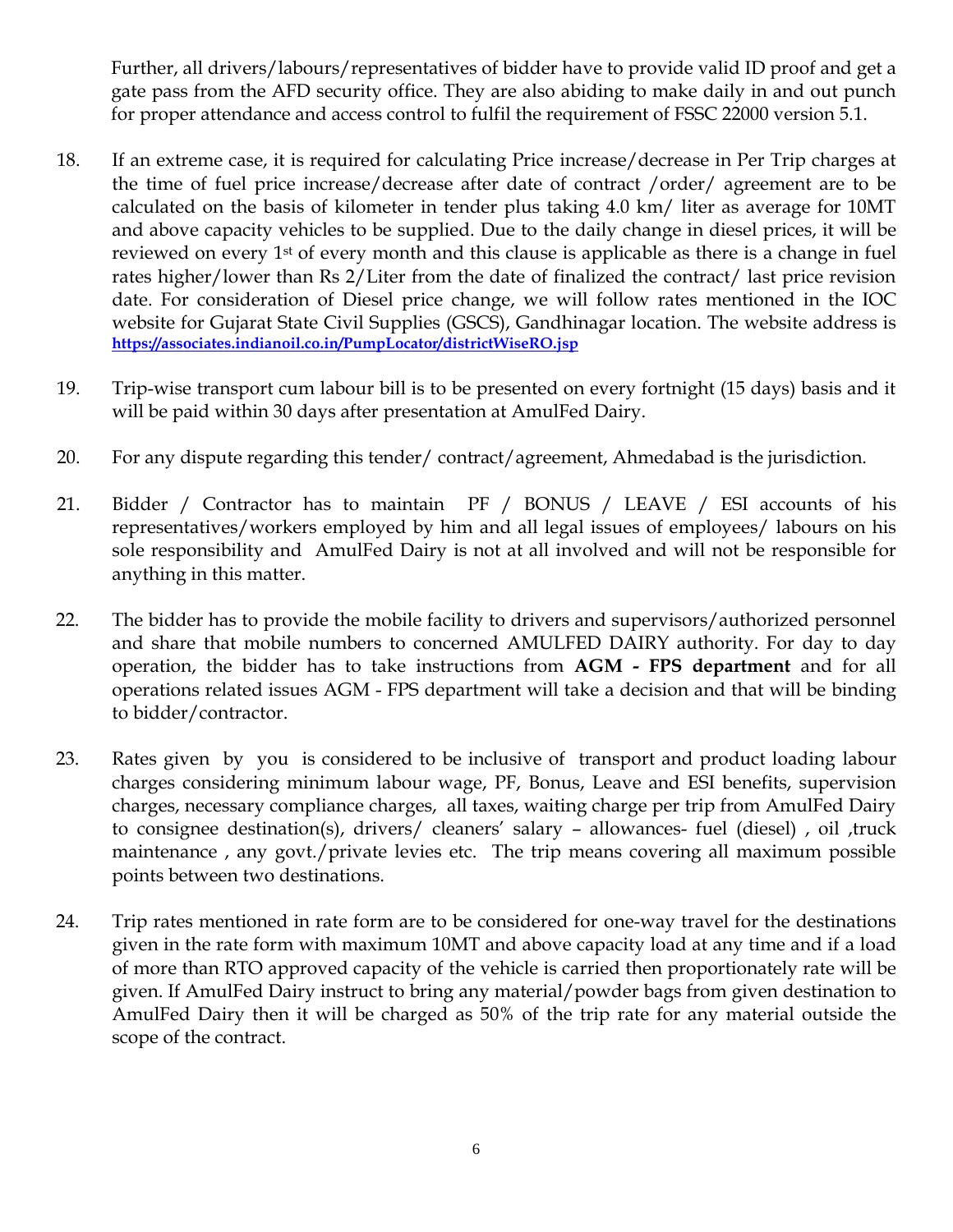- 25. You have to give complete details of the truck to be supplied by you for transportation work and labour supplied by you for powder loading work and if dairy/bidder finds any need of releasing any truck from contract/ order/agreement both parties have to inform 10 days in advance to each other in such case.
- 26. Payment of the bills will be based on a number of trips on a fixed basis (Inclusive of labour charges + applicable taxes) & not based on kilometres.
- 27. The truck should be clean & well maintained in such a way that it will not affect the quality /quantity of powder bags.
- 28. A truck driver has to keep a log book for trip numbers calculation.
- 29. The scope of this contract is loading/unloading cum transportation of 25/20 Kg Powder bags, 25/15 Kg Sagar powder, 15 Kg Ghee Tins and 190 Kg Ghee barrels as decided by AmulFed Dairy from time to time. AmulFed Dairy can amend this contract for other dairy product also with the mutual agreement if such need arises during the contract period. Further, AmulFed Dairy may also add new destinations based on godown hiring at the new location and in such case transportation rates will be finalized based on pro-rata basis as per currently approved rates considering the distance of the new location from AMULFED DAIRY in Kilometers.
- 30. If AmulFed Dairy decides to stop transportation for any reason, bidder/contractor cannot claim any payment.
- 31. Bidder or his representatives have to work as per time to time instructions given from AmulFed Dairy authorities.
- 32. Any employee/representative of the bidder should not be involved in any criminal/civil case or such legal matters and if such event arises then dairy is not responsible for such matters and bidder has to immediately withdraw the same person from services to AFD.
- 33. Bidder/contractor has to give in writing complete details like name & addresses of his representatives/ drivers/cleaners/labours etc. and also he has to inform in writing if any of them is getting changed.
- 34. Any of your representatives should not be suffering / carrying from any contagious disease(s). Violation of this will attract removal of such person from dairy premises plus Rs.750/- + applicable GST as fine per such occurrence.
- 35. Chewing of Tobacco, Smoking, Drinking of Alcoholic beverages and use of any such products are totally prohibited in premises of AmulFed Dairy. Violation of this will attract a penalty of Rs. 5000/- + applicable GST per occurrence and leading to permanent no entry to the driver, cleaner or any of your representatives identified doing so.
- 36. On the outer side of the trucks, if painting & advertising for dairy has to be done the expenses shall be borne by dairy.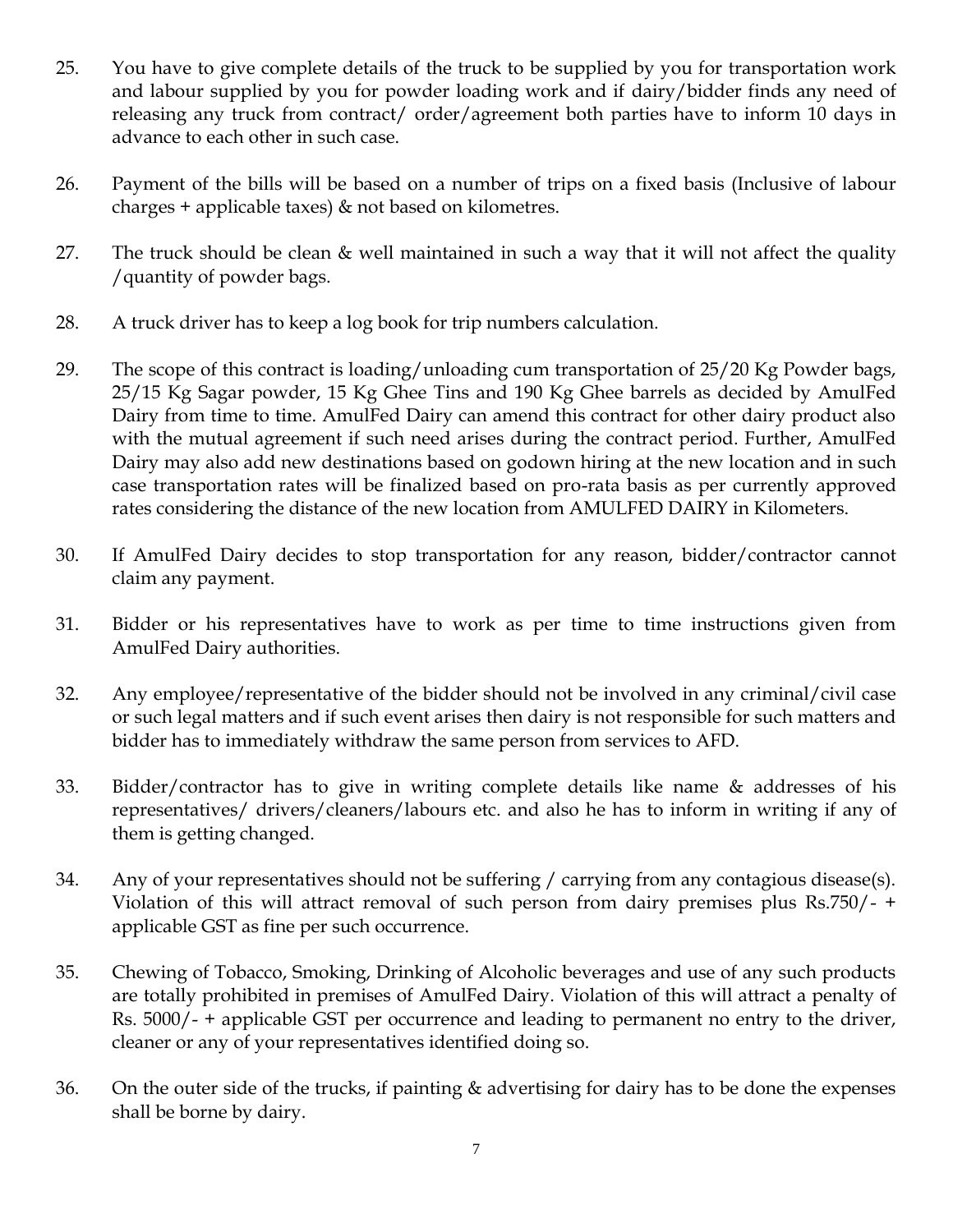- 37. Improper behaviour with dairy staff / refusing for material transportation and/or loading/ no identification with your representative(s) / stealing material / helping in theft of material : all these types of wrongdoing(s) if comes into knowledge of dairy authorities will attract immediate penalty of Rs.750/- to Rs.1250/- + applicable GST in cash plus recovery of damaged /wastage caused due to such happenings.
- 38. You will be responsible to observe formalities required to be completed at the concerned check post and ensure that there is no default. If there is any default represented by govt. authorities towards payment/completion of formalities, you shall be entirely responsible. Any amount leviable in this respect shall have to be borne by you.
- 39. All legal formalities or govt. procedures concerning road transport and labour management should be fulfilled by you so that our goods would not be confiscated by any authorities for any rule violation by you.
- 40. All charges/fees for this should be borne by you. Bidders and their deployed resources are abide to follow the Covid 19 policy of Amulfed dairy and required to adhere to it in addition to the compliance of the Government policy.
- 41. It is the sole responsibility of the bidder to deliver the given material safely & intact to the consignee. Insurance of the goods transported will be borne by AmulFed Dairy, Gandhinagar. AGM - FPS dept will co-ordinate for day to day planning and product transfer.
- 42. You will be required to provide a vehicle in good condition & suitably enclosed type, to endure environmental conditions for transportation. If the vehicle will be going for repairing or unable to operate in running condition, then the alternate vehicle should be provided by you immediately and if you fail to do so, then all the responsibility will be to your account. In extreme conditions, AmulFed Dairy may hire vehicles/labours at market rates and any difference between approved rate and the market rate shall be debited to bidder's account and AmulFed Dairy may also impose a token penalty as well for non-performance as per terms and conditions of the tender/contract.
- 43. If required the contract can be terminated by giving one-month notice period but if the contractor's work is unsatisfactory, it can be terminated with immediate effect without assigning any reason. If the Contractor wishes to withdraw the service then he has to give us in writing for cancellation of the contract before three months.
- 44. In any matter (s) like deciding penalty (fine) / deciding cost of damaged (wastage) made/inferring the meaning of any term (condition) of tender, the decision of AmulFed Dairy's General Manager will be final and binding to bidder/contractor.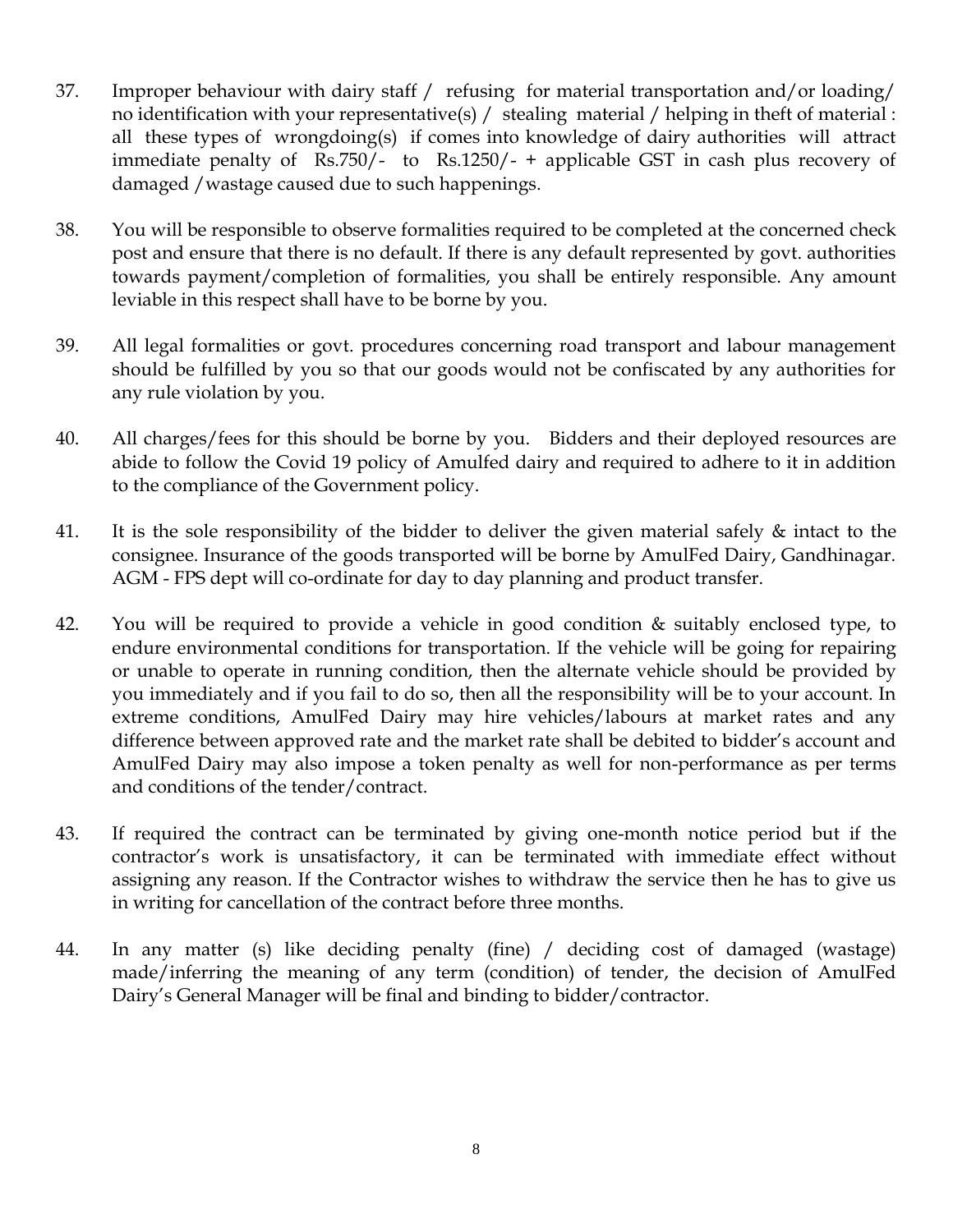#### 45. **EMD:** It shall be mentioned in point no 3 in page 1.

**Security Deposit:** In case your quotation is accepted and converted into the work order, you will have to deposit an additional Rs. 7,50,000 by the way of RTGS/NEFT in following  $A/c$ . "BANK NAME: HDFC BANK, ACCOUNT NAME: AMULFED DAIRY (A UNIT OF GCMMF LTD), A/C NO: 00060310001593, BRANCH: NAVRANGPURA, IFSC CODE: HDFC0000006". This will earn no interest. SD arrange within a period of 10 days from the date of receipt of intimation from us. It will return after the successful completion of your work order.

If at any stage, AmulFed Dairy finds that bidder has not followed or has violated any of the tender/agreement terms/conditions then AmulFed Dairy will revoke given bank guarantee and will have all rights to recover damage cost plus penalty charges which again shall be decided by AmulFed Dairy authorities only. Further, in this case, AmulFed Dairy will have the right to stop transportation work or to terminate the complete work order/agreement without giving any prior notice.

Security Deposit can also be submitted in the form of Bank Guarantee from Nationalized Bank only. In this case, the validity of bank guarantee towards Security Deposit shall be 30.09.2022. Bank guarantees towards SD of successful bidder shall be returned on successful completion of contract considering all legal/PO/Tender/AMULFED DAIRY guidelines compliance. AmulFed Dairy reserves rights to deduct the amount if found any violation in abovementioned areas.

- 46. If the truck is required to make 2/3 point delivery, then freight of longest distance will be considered.
- 47. As per Legal Metrology rules, 2011; variation of +/- 30 kg for 10 MT product in weight will be allowed by AMULFED DAIRY. For more capacity trucks, a variation on a pro-rata basis shall be considered. (i.e. for 15 MT - 45 kgs, for 20 MT - 60 kg etc.) Beyond this variation, the proportionate deduction will be made for the shortfall quantity.
- 48. General Manager, AmulFed Dairy reserves the rights to cancel/ terminate the contract, even after awarding of the contract, without assigning any reason  $\&$  same shall be binding to the contractor.
- 49. AmulFed Dairy will not pay any charges if the vehicle is not unloaded at delivery point timely.
- 50. If more than one bidder has been entitled to a contract then orders may be split plant wise or variant wise basis and bidder is abide to accept the same. In this case, the final decision lies with AFD only and binding to all biders.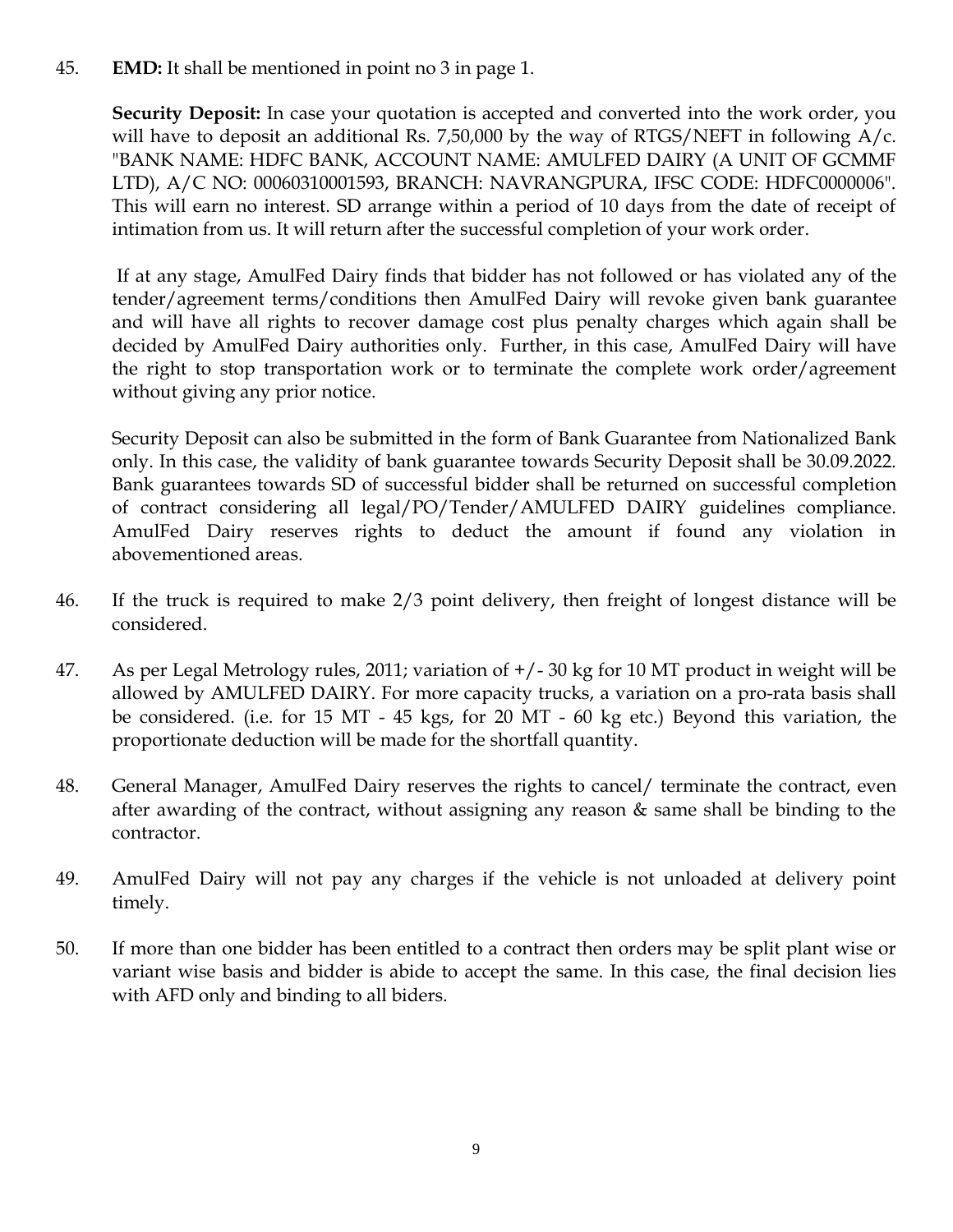51. Management reserves the rights to accept or reject the any / all offers submitted by bidders, without assigning any reasons. Management decision in these regards would be considered as final and cannot be challenged. AmulFed dairy will give preference to bidders who have prior work experience of similar contracts and satisfactory past record with the organization. Further, AmulFed Dairy may not consider the bid if it is found that rates quoted are too high / too low considering transport cost, minimum labour wage, toll tax, other compliances like PF, Bonus, ESI etc.

I, the undersigned have understood and is agreeing with and accepting all above-mentioned terms  $\&$ conditions and submitting a tender with complete understanding and awareness of the same.

Bidder's Sign & Name Name of Bidder Company Seal

Date: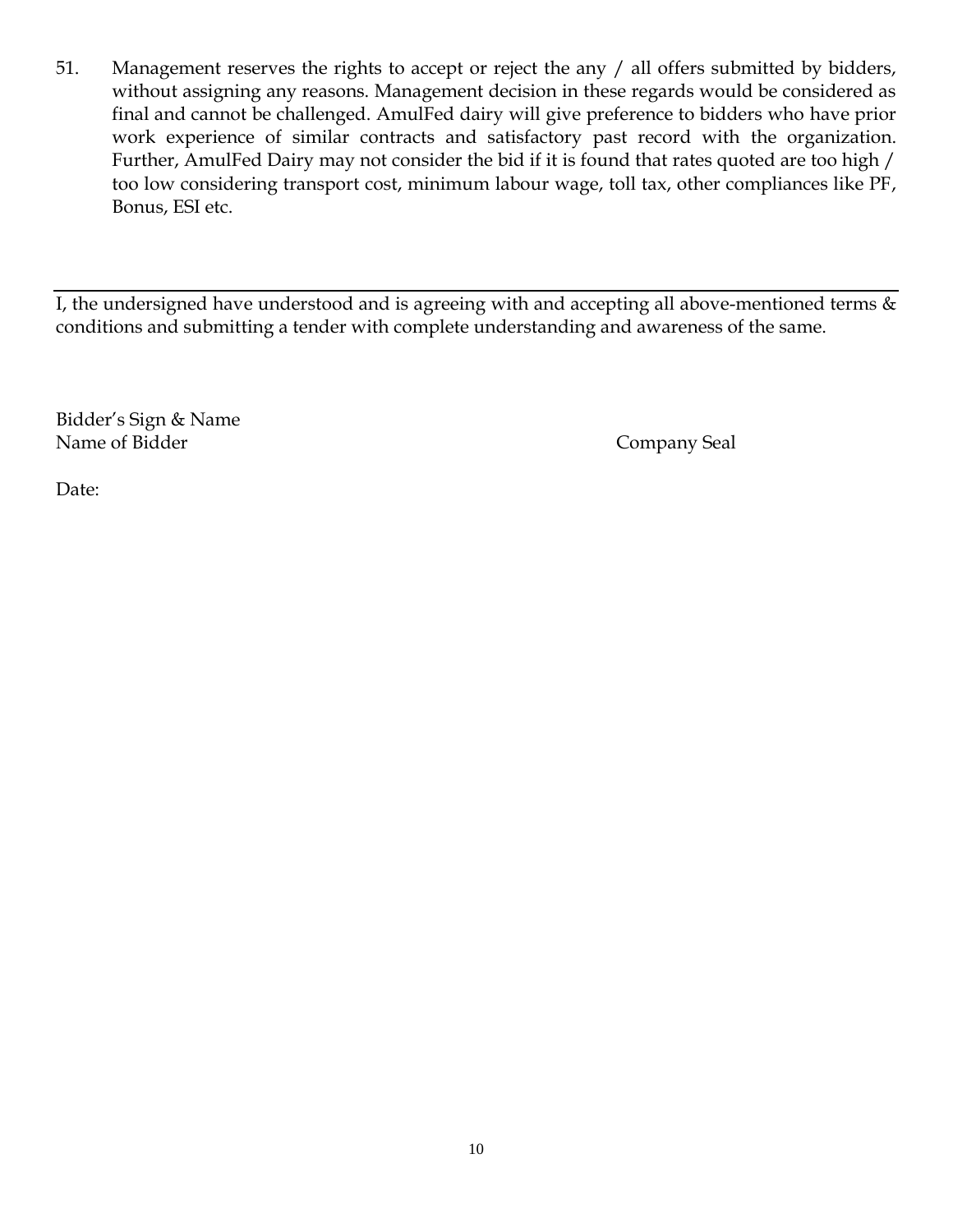# **AMULFED DAIRY, GANDHINAGAR (A UNIT OF GCMMF LTD) PURCHASE DIVISION ANNEXURE II**

**VENDOR NAME –**

|                  | <b>Destinations</b>                                                                   | Approx<br><b>Distance</b> | Rates per 10 MT trip (Rs) - To and Fro |                |               |                       |               |                        |                          |
|------------------|---------------------------------------------------------------------------------------|---------------------------|----------------------------------------|----------------|---------------|-----------------------|---------------|------------------------|--------------------------|
| SN               |                                                                                       |                           | <b>Powder Bags</b>                     |                |               | <b>Sagar</b>          |               | Ghee                   | Ghee                     |
|                  |                                                                                       | (Km)                      |                                        | (25/20 kg Bag) |               | (25 Kg/15 Kg)<br>Bag) |               | $15$ Kg<br><b>Tins</b> | 190 Kg<br><b>Barrels</b> |
|                  |                                                                                       |                           |                                        |                |               |                       |               | 16.4                   |                          |
| A                | Weight to be considered for payment/unit                                              |                           |                                        | 25 Kg/20 Kg    |               | 25 Kg/15 Kg           |               | Kg                     | 200 Kg                   |
|                  |                                                                                       |                           | <b>OPP</b>                             | <b>NPP</b>     | <b>MPP</b>    | <b>OPP</b>            | <b>MPP</b>    |                        | <b>Ghee Plant</b>        |
|                  |                                                                                       |                           | (60)<br>TPD)                           | (100)<br>TPD)  | (150)<br>TPD) | (60)<br>TPD)          | (150)<br>TPD) |                        |                          |
| B                |                                                                                       |                           |                                        | 70000          |               |                       | 20000         | 2000                   | 16000                    |
| $\overline{C}$   | <b>APPROX VOLUME (IN MT)</b><br><b>TRANSPORT RATE</b>                                 |                           |                                        |                |               |                       |               |                        |                          |
| 1                | Godowns at Pirana                                                                     | 54                        |                                        |                |               |                       |               |                        |                          |
|                  | Godowns at Goblaj (Ahmedabad -                                                        | 50                        |                                        |                |               |                       |               |                        |                          |
| $\overline{2}$   | Kheda highway)                                                                        |                           |                                        |                |               |                       |               |                        |                          |
| 3                | Godowns at Hariyala                                                                   | 57                        |                                        |                |               |                       |               |                        |                          |
| 4                | Godowns at Vavadi / Kheda                                                             | 58                        |                                        |                |               |                       |               |                        |                          |
| 5                | Godowns at Kadi / Mathasur                                                            | 50                        |                                        |                |               |                       |               |                        |                          |
| 6                | Godowns at Bhayla/Bavla                                                               | 60                        |                                        |                |               |                       |               |                        |                          |
| 7                | Godowns at Navagam, Bareja                                                            | 50                        |                                        |                |               |                       |               |                        |                          |
|                  | Inter godown transfer (Within 45 Km                                                   | 45                        |                                        |                |               |                       |               |                        |                          |
| 8                | range)                                                                                |                           |                                        |                |               |                       |               |                        |                          |
| D                | Loading/unloading charges considering Minimum Labour Wages, Supervision Charges,      |                           |                                        |                |               |                       |               |                        |                          |
| a                | Compliance Charges, Overheads and Profit (inclusive all)<br>Loading/Unloading Charges |                           |                                        |                |               |                       |               |                        |                          |
| $\boldsymbol{E}$ | <b>TOTAL COST PER TRIP</b>                                                            |                           |                                        |                |               |                       |               |                        |                          |
| $9=1+a$          | Total cost per trip - Pirana                                                          |                           |                                        |                |               |                       |               |                        |                          |
|                  | 10=2+a Total cost per trip - Goblaj                                                   |                           |                                        |                |               |                       |               |                        |                          |
|                  | 11=3+a Total cost per trip - Hariyala                                                 |                           |                                        |                |               |                       |               |                        |                          |
|                  | 12=4+a Total cost per trip = Vavadi/Kheda                                             |                           |                                        |                |               |                       |               |                        |                          |
|                  | 13=5+a Total cost per trip = Kadi/Mathasur                                            |                           |                                        |                |               |                       |               |                        |                          |
|                  | $14=6+a$ Total cost per trip = Bhayla/Bavla                                           |                           |                                        |                |               |                       |               |                        |                          |
|                  | 15=7+a Total cost per trip = Navagam, Bareja                                          |                           |                                        |                |               |                       |               |                        |                          |
|                  | 16=8+a Total cost per trip = Inter Godown Transfer                                    |                           |                                        |                |               |                       |               |                        |                          |
|                  | Internal transfer within AFD premises                                                 |                           |                                        |                |               |                       |               |                        |                          |
| 17               | (loading $+$ unloading $+$ transport) for 25 kg                                       |                           |                                        |                |               |                       |               |                        |                          |
|                  | powder bags                                                                           |                           |                                        |                |               |                       |               |                        |                          |

Weight mentioned in raw A of Annexure II will be considered at the time of payment

Above rates are for 10 MT material shifting and not for 10 MT truck trip. Payment will be done as per pro-rata basis for material lifted above or under 10 MT.